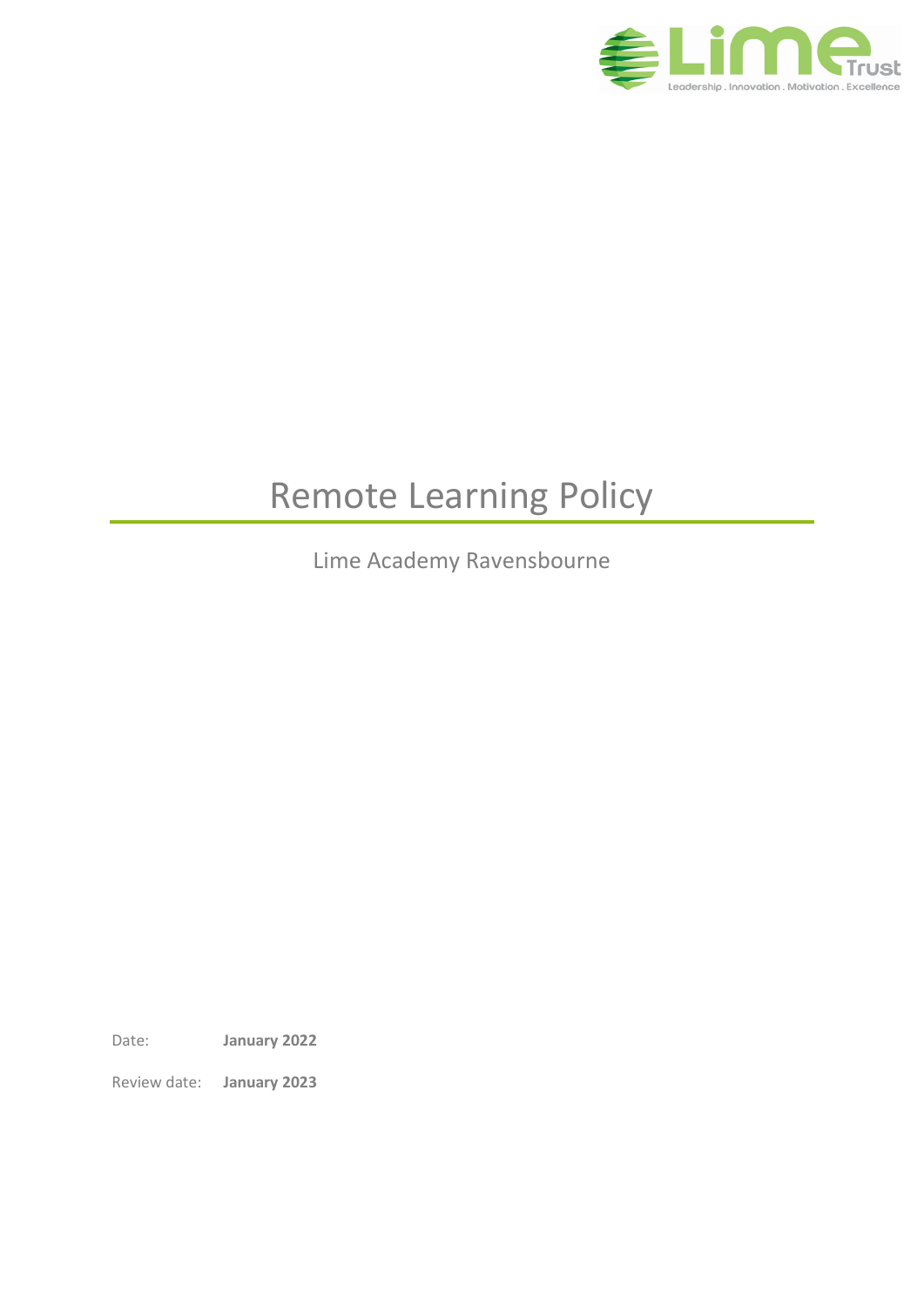# **Lime Trust**

Lime Trust is founded upon four principles: Leadership, Innovation, Motivation and Excellence. It creates a sustainable group of exceptional, high-performing schools that improve life chances, and are trusted and respected in their communities. Lime Trust provides a high quality education for pupils through school-toschool collaboration, Trust direction, high challenge and support.

Along with our principles, Lime Trust has core values that are demonstrated and upheld by our pupils, employees and stakeholders. Respect for all underlines our seven core values:

> **R**espect **E**quality **S**elf-worth **P**artnership **E**njoyment **Communication (a voice for all) T**rust

#### Purpose

Due to the COVID-19 pandemic, most schools in the UK have had periods of closure and/or have reduced numbers to maintain a safe learning environment.

Meeting the needs of our pupils, while keeping everyone safe, continues to be our main objective.

As a result of the potential reduction in the numbers of pupils attending the school due to Covid, we have developed a system of remote learning. This is to enable every pupil to have the opportunity to continue with education during these times.

This system of remote learning could also be used for the school's general duty to meet the learning needs of pupils with medical conditions, offering a long-term, supportive solution to ensuring access to high quality education. It also allows our teachers who have to self-isolate or shield to continue to support our pupils when they are well and able to do so.

The purpose of this policy is to:

- Ensure a shared understanding of what remote learning is
- Ensure consistency in the approach to remote learning
- Set out expectations for all members of school staff with regards to remote learning
- Provide appropriate guidelines for data protection
- Reduce disruption to pupils' education and the delivery of the curriculum, so that every pupil has access to high quality learning resources, including the post 15 day medical needs provision
- Ensure that safeguarding measures are continued during remote learning, including robust understanding of online safety
- Ensure all pupils have the provision they need to complete their work to the best of their ability, and to support emotional, social and health wellbeing during periods of remote learning
- Ensure parents and carers are fully aware of the support available to maintain their

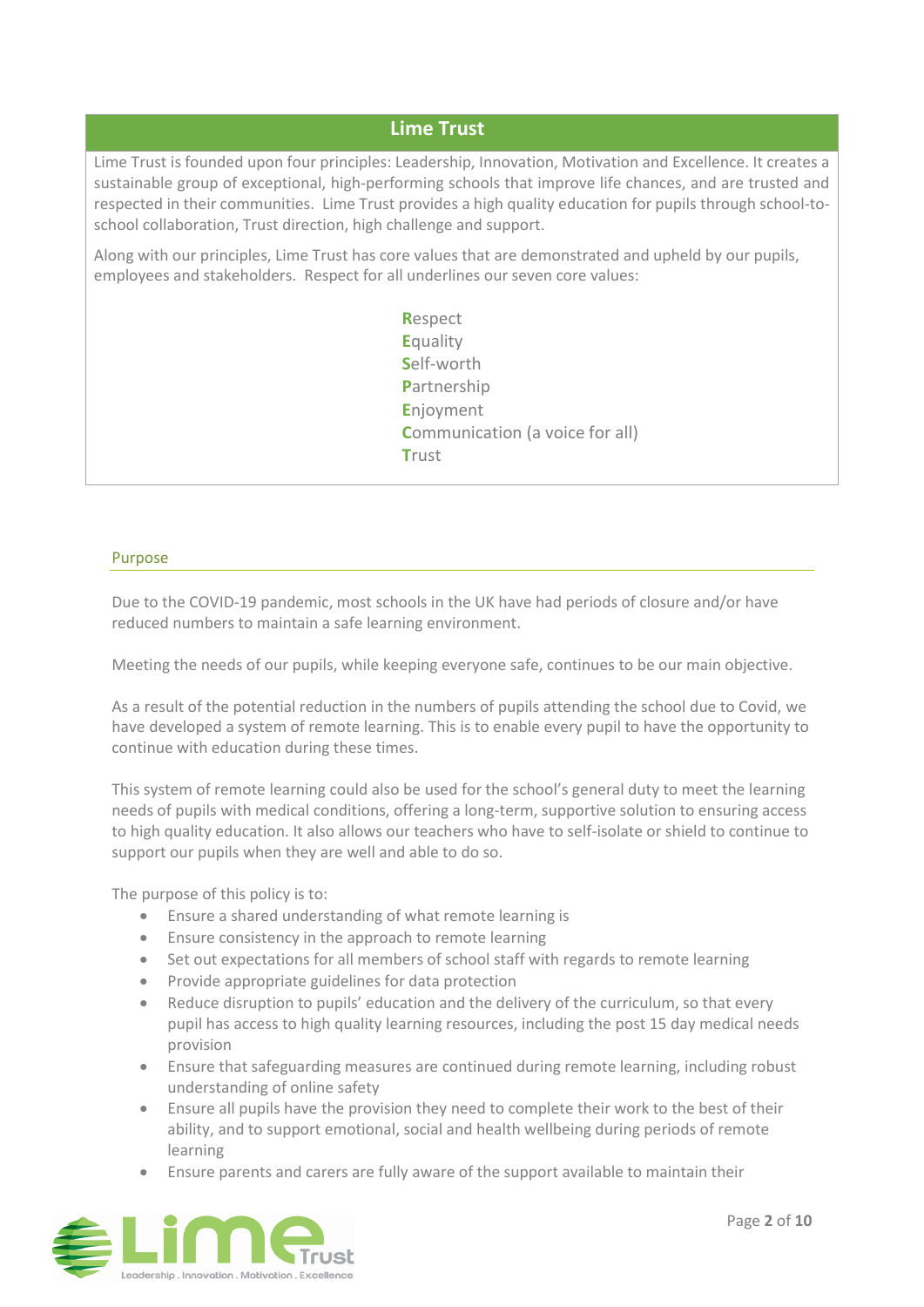children's educational outcomes during periods of non-attendance at school

Remote Learning will be offered:

- When a pupil has to self-isolate due to having had a positive LFT or PCR
- When a pupil has to self-isolate due to being a close contact of someone who has tested positive for Covid and they cannot undertake daily LFT or if they are medically vulnerable
- When the school is partially or fully closed to pupils due to staff shortages caused by Covid
- When a child has been advised to self-isolate on medical grounds or in advance of a medical procedure

Parents/ carers will be sent a link to the remote learning platform and instructions on how to log on. Pupils will be offered remote learning session with the class teacher and/ or virtual drop in sessions with their class in school. All links will be sent to parents/ carers via their child's class email account.

## **Application of the Policy**

## Roles and Responsibilities

## **The Headteacher and Senior Leadership Team (SLT) are responsible for:**

- Ensuring that staff, parents, and pupils always adhere to the relevant policies
- Ensuring that there are arrangements in place for identifying, evaluating, and managing the risks associated with remote learning
- Ensuring that there are arrangements in place for monitoring incidents associated with remote learning
- Overseeing that the school has the resources necessary to action the procedures in this policy
- Reviewing the effectiveness of this policy and communicating any changes to staff, parents, and pupils on an ad hoc basis
- Arranging any additional training staff may require supporting pupils during the period of remote learning
- Conducting reviews on a weekly basis of the remote learning arrangements to ensure the delivery of pupils' education

## **The Health and Safety Lead is responsible for:**

- Ensuring that the relevant health and safety risk assessments are carried out within the agreed timeframes
- Putting procedures and systems of learning into practice, which are designed to eliminate or reduce the risks associated with remote learning linked to safeguarding
- Ensuring that pupils identified as being at risk are provided with necessary information and instruction, or parents/carers advised
- Managing the effectiveness of health and safety measures using the local reporting systems for recording incidents

## **The Data Protection Lead is responsible for:**

• Overseeing that all school-owned electronic devices used for remote learning have adequate anti-virus software and malware protection

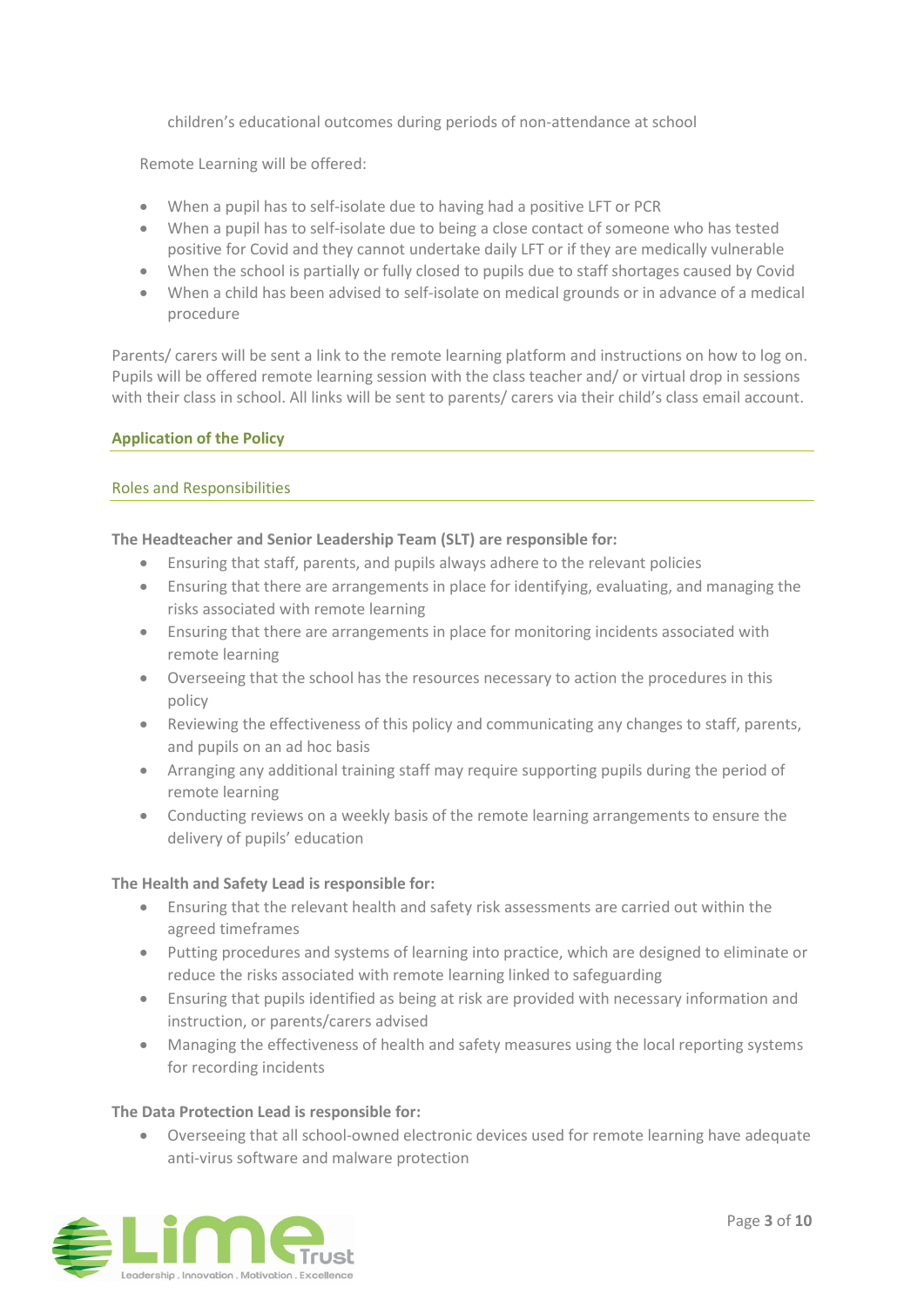- Ensuring all staff, parents, and pupils are aware of the data protection principles outlined in data protection legislation in relation to remote and online learning requirements
- Ensuring that all computer programmes used for remote learning are compliant with data protection legislation

## **The Designated Safeguarding Lead (DSL)/ SLT are responsible for:**

- Attending and arranging, where necessary, any safeguarding meetings that occur during the remote learning period
- Liaising with ICT support to ensure that all technology used for remote learning is suitable for its purpose and will protect pupils online
- Identifying vulnerable pupils who may be at risk if they are learning remotely
- Ensuring that child protection plans are enforced while the pupil is learning remotely and liaising with the Headteacher and other organisations to make alternate arrangements for pupils that might include contacts for those who are at a high risk, in cooperation with social care
- Identifying the level of support or intervention required while pupils learn remotely and ensuring appropriate measures are planned with parents and carers
- Liaising with relevant individuals to ensure vulnerable pupils receive the support required during the period of remote learning, ensuring all safeguarding incidents are adequately recorded and reported

## **The Trust's ICT team is responsible for:**

- Ensuring that all school-owned devices used for remote learning have suitable anti-virus software installed, have a secure connection, can recover lost work, and allow for audio and visual material to be recorded, where required
- Ensuring that any programmes or networks used for remote learning can effectively support many users at one time, where required
- Working with the Teaching and Learning Leads to ensure that the equipment and technology used for learning remotely is accessible to all pupils and staff or can support parents and carers supporting education at home

## **Staff members are responsible for:**

- Always adhering to this policy during periods of remote learning
- Reporting any health and safety incidents to the Health and Safety Lead and following guidance
- Reporting any safeguarding incidents to the DSL
- Taking part in any training to meet the requirements of this policy, including training on how to use the necessary electronic equipment and software
- Reporting any dangers or potential dangers they identify, as well as any concerns they may have about remote learning, to the Headteacher
- Reporting any defects on school-owned equipment used for remote learning to an ICT Technician

Parents and Carers are responsible for:

- Always adhering to this policy during periods of remote learning
- Ensuring their child is available to learn remotely at times scheduled by the school •
- Reporting any technical issues to the school as soon as possible

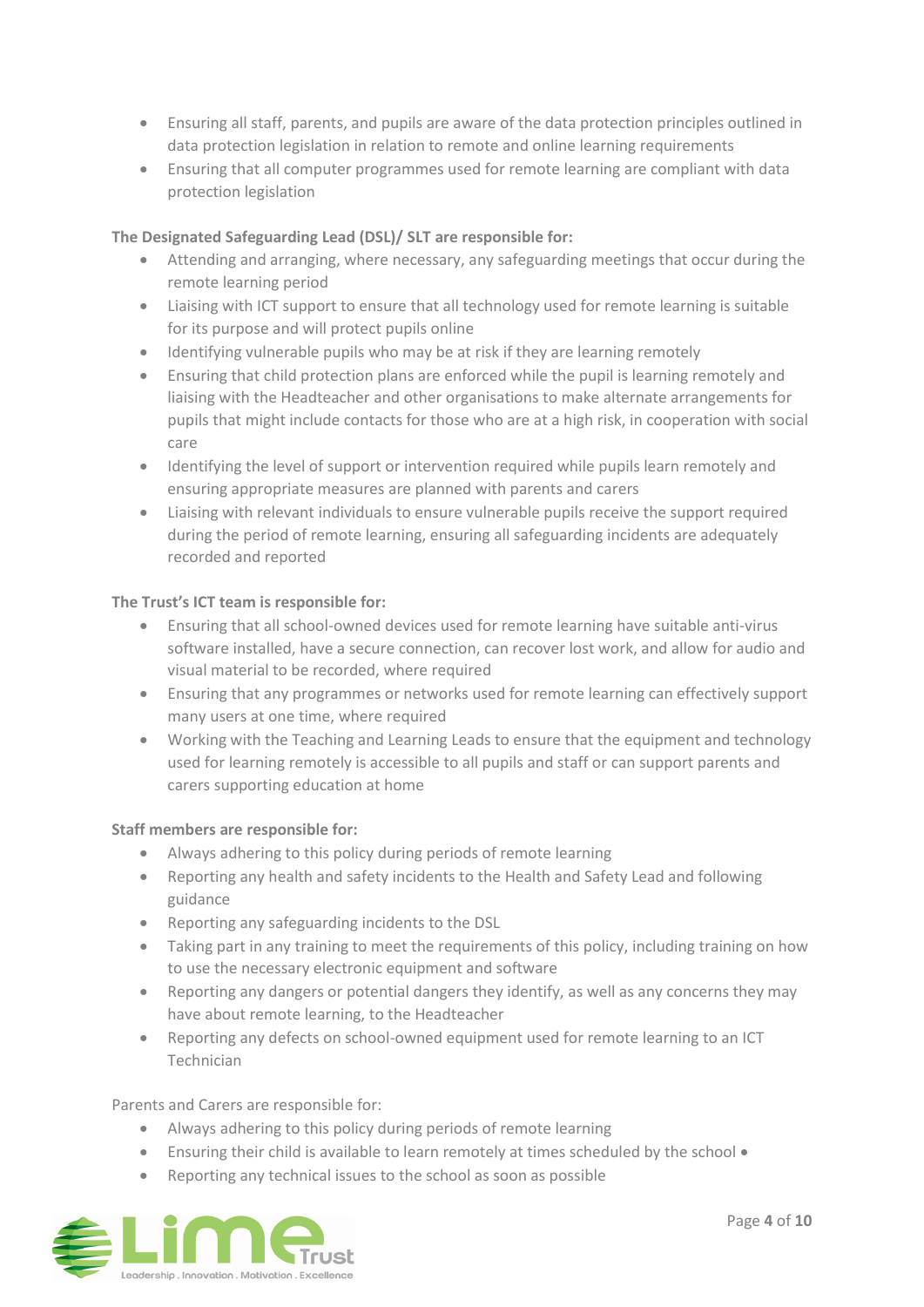- Ensuring that their child has access to remote learning materials during the times set out
- Reporting any absence before the session has begun
- Ensuring their child uses the equipment and technology used for remote learning as intended
- Adhering to the school rules and terms of this policy

## **If Teachers are self-isolating but do not have Covid, they are expected to:**

- Be available between 8:30AM 3:30PM. If they are unable to work for any reason during this time, for example due to sickness or caring for a dependant, they should report this using the normal absence procedure
- Set work/learning activities appropriate to the needs of pupils
- Allocate pupils they need to provide work for, including if they may need to cover for other classes
- Ensure the number of work/activities they need to provide to meet the needs of pupils
- Coordinate with other teachers to ensure consistency
- Provide feedback on work/activities
- Handle any complaints in line with the Trust's Complaints Policy
- Attend virtual meetings
- Wear appropriate clothing when leading virtual learning sessions
- Ensure their online background setting does not show their home or premises to maintain a professional role
- Liaise with teaching assistants with regards to appropriate resources or next steps in learning

# **If Teaching assistants are self-isolating but do not have Covid, they are expected to:**

- Be available between 8:30AM 3:30PM. If they are unable to work for any reason during this time, for example due to sickness or caring for a dependant, they should report this using the normal absence procedure
- Wear appropriate clothing when joining virtual learning sessions
- Ensure their online background setting does not show their home or premises to maintain a professional role
- Liaise with teachers about planned teaching and learning

## **Senior leaders, alongside any teaching responsibilities, are responsible for:**

- Coordinating the remote learning approach across the school
- Monitoring the effectiveness of remote learning through Teaching and Learning reviews, regular meetings with teachers and leaders, reviewing work/activities set and/or reaching out for feedback from pupils and parents
- Monitoring the security of remote learning systems, including data protection and safeguarding considerations

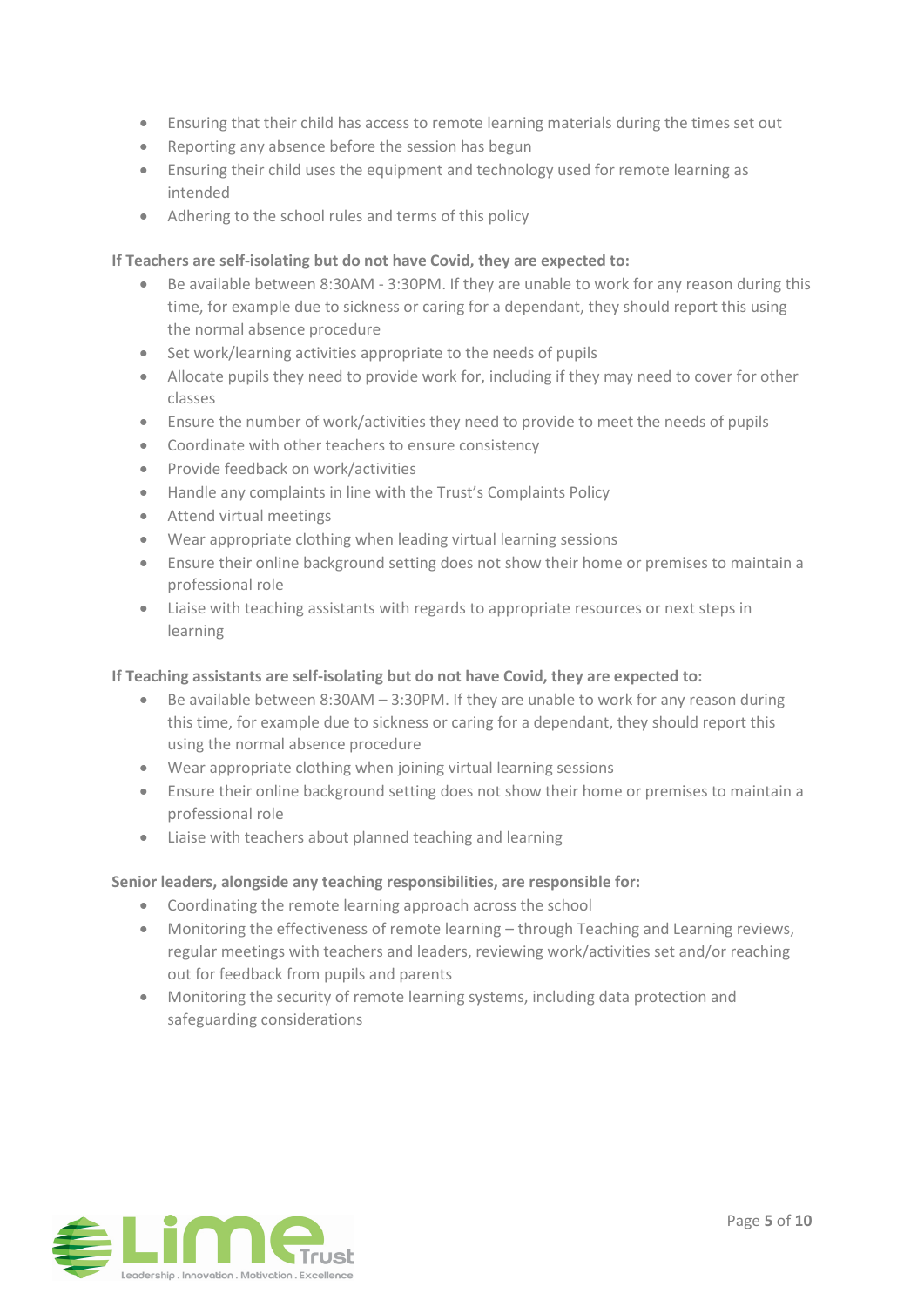## Who to Contact

If staff have any questions or concerns, they should contact the following individuals

- Issues in setting work line manager
- Issues with behaviour line manager
- Issues with IT Service Desk at School Business Services or Teneille Dardis
- Issues with their own workload or wellbeing line manager
- Concerns about data protection Vicki Fackler
- Concerns about safeguarding Vicki Fackler

## Data Protection

This section of the policy will be enacted in conjunction with the Lime Trust Data Protection Policy.

Staff members will be responsible for adhering to data protection principles when teaching remotely and will always ensure the confidentiality and integrity of their devices.

Sensitive data will only be transferred between devices if it is necessary to do so for the purpose of remote learning and teaching.

Any data that is transferred between devices will be suitably encrypted or have other data protection measures in place, so that, if the data is lost, stolen, or subject to unauthorised access, it remains safe until recovered.

Parents' and pupils' up-to-date contact details will be collected prior to the period of remote learning.

All contact details will be stored in line with the Trust's Data Protection Policy.

Any breach of confidentiality of any type, including international breaches, will be dealt with in accordance with the Trust Data Protection Policy, which considers the ICO guidelines.

## Online Safety

This section of the policy will be enacted in conjunction with the school's Safeguarding and Child Protection Policy.

All staff and pupils using video communication (where this is deemed appropriate) must:

- Be situated in a suitable 'public' living area within the home with an appropriate background – 'private' living areas within the home, such as bedrooms, are not permitted during video communication
- Use appropriate language this includes others in their household
- Maintain the standard of behaviour expected in school
- Use the necessary equipment and computer programmes as intended
- Not record, store, or distribute video material without permission
- Ensure they have a stable connection to avoid disruption to lessons
- Be aware that they are visible to others during live virtual learning sessions

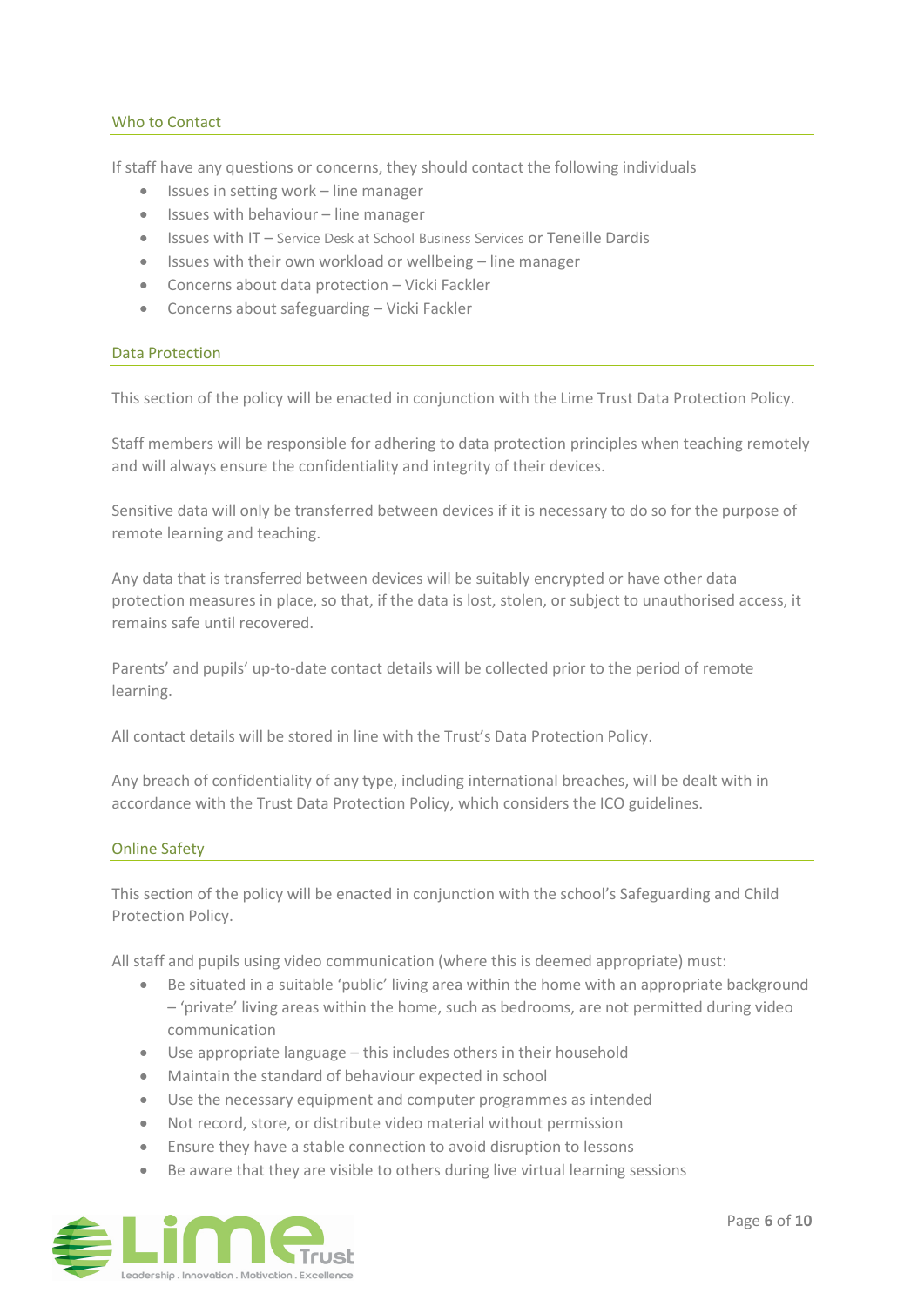The school will consider whether one-to-one sessions are appropriate in some circumstances e.g., to provide support for pupils with more complex needs or in situations of crisis. This will be decided and approved by the SLT in collaboration with the teacher and may include an observer at both ends of the live feed.

We will risk assess the technology used for remote learning prior to use and ensure that there are no privacy issues or scope for inappropriate use.

We will consult with parents prior to the period of remote learning about what methods of delivering remote teaching are most suitable – alternate arrangements will be discussed with parents as required.

We will ensure that all school-owned equipment and technology used for remote learning has suitable anti-virus software installed, can establish secure connections, can recover lost work, and allows for audio and visual material to be recorded or downloaded, where required.

We will communicate to parents via letter, email or telephone about any precautionary measures that need to be put in place if their child is learning remotely using their own/family-owned equipment and technology e.g., ensuring that their internet connection is secure.

All our pupils will require adult support when using technology in the home.

During the period of remote learning, the school will maintain regular contact with parents and carers to:

- Reinforce the importance of children staying safe online.
- Ensure parents are aware of what their children are being asked to do e.g., the sites they have been asked to use and the staff members they will interact with
- Direct parents to useful resources to help them keep their children safe online

We will expect parents to regularly check controls on devices and internet filters to block malicious websites

We will not be responsible for providing access to the internet off the premises and will not be responsible for providing online safety software e.g., anti-virus software on devices not owned by the school or the Trust.

## Monitoring

Staff will monitor the academic progress of pupils with and without access to the online learning resources and discuss additional support or provision as required.

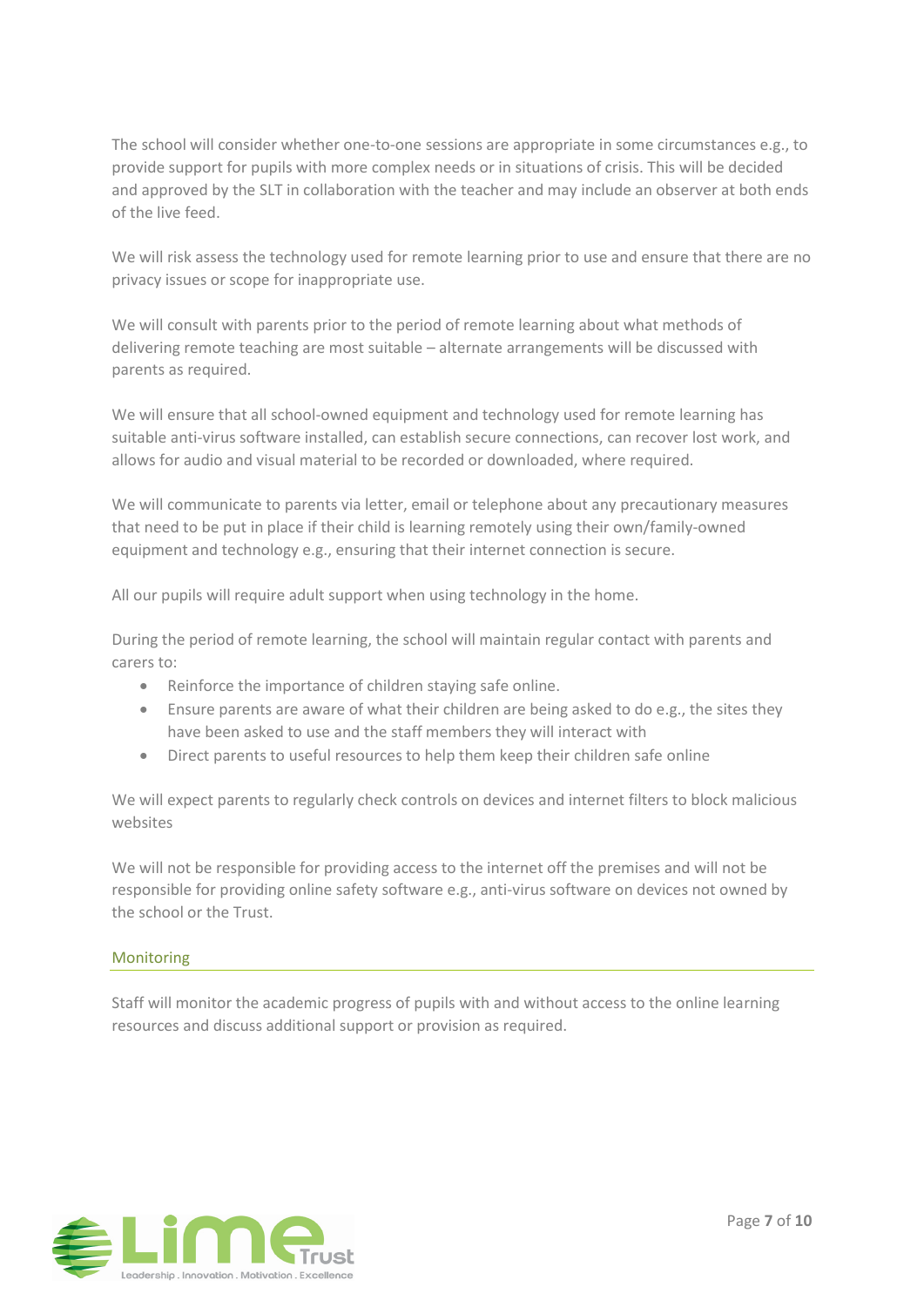#### Resources

#### **Learning materials**

For providing remote learning, we may make use of:

- Physical resources
- Online learning portals, including a shared portal hosted by the LGFL. For this purpose, login details and set activities personalised for your child will be shared. Other educational websites may also be used, including EFL (or similar) where appropriate
- Practical activities which can be supported or delivered at home
- Recorded webinars or similar
- Pre-recorded video or audio lessons
- Live lessons where a suitable presence in the classroom is required
- Sensory resources
- Activities based upon the advice of a speech and language therapist, occupational therapist, or physiotherapist

Reasonable adjustments will be made to ensure that all pupils have access to the resources needed for effective remote learning. Where further changes are made to EHCP provision, this will be recorded in line with their EHCP review paperwork.

Lesson plans will be adapted to ensure that the curriculum remains fully accessible via remote learning. Where this is not practical, we will ensure pupils can catch up on these areas of the curriculum when they return, in discussion with parents and carers.

Teaching staff will liaise with the leadership team and other relevant members of staff to ensure all pupils remain fully supported for the duration of the remote learning period.

Any defects or issues with remote learning resources will be reported as soon as possible to the relevant member of staff.

Pupils will be required to use their own or family-owned equipment to access remote learning resources, unless we agree to provide or loan equipment e.g., laptops when and if these are available. Pupils and parents will be required to maintain the upkeep of any equipment they use to access remote learning resources.

Teaching staff will oversee progression for the duration of the remote learning period and will review and provide feedback. The arrangements for any 'live' classes e.g., webinars will be communicated via email or telephone in advance, no later than one day before the allotted time, and kept to a reasonable length of no more than one hour per session.

The ICT service staff member is not responsible for providing technical support for equipment that is not owned by the school or Trust.

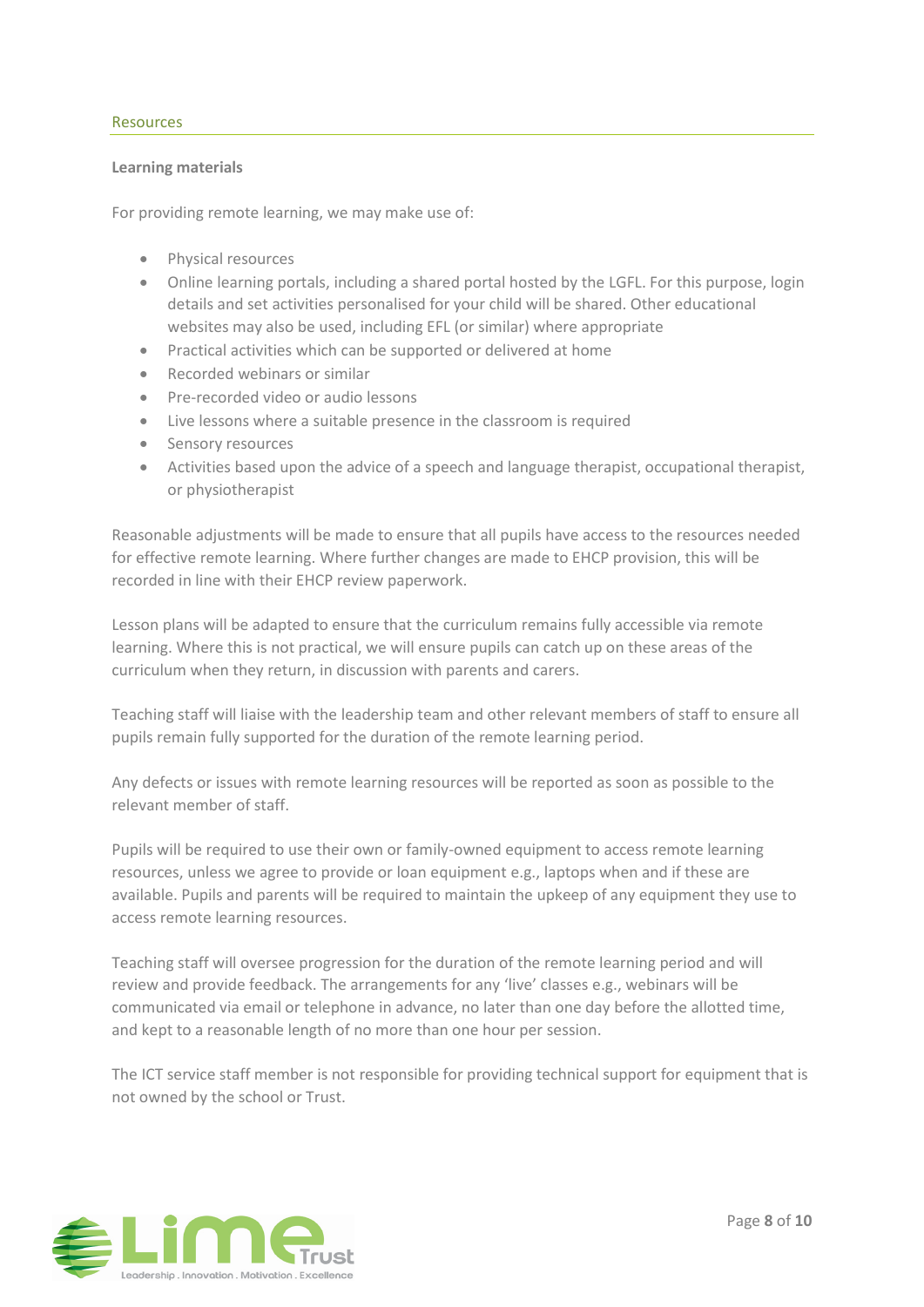## Safeguarding

This section of the policy will be enacted in conjunction with our Safeguarding & Child Protection Policy, which has been updated to include safeguarding procedures in relation to remote learning.

The Headteacher and DSL will identify 'vulnerable' pupils (pupils who are deemed to be vulnerable or are at risk of harm) via risk assessment prior to the period of remote learning.

The DSL will arrange for regular contact to be made with vulnerable pupils, prior to the period of remote learning.

Phone calls made to vulnerable pupils will be made using school phones where possible. Where this is not possible; staff will hide their personal number (via the use of the 141 prefix) if working from home, for example in the case of remote working due to a bubble closure.

The DSL will arrange for regular contact with vulnerable pupils once per week at minimum, with additional contact, including home visits, arranged where required and with the agreements of parents/carers.

All contact with vulnerable pupils will be recorded in line with the safeguarding procedures in the school and suitably stored on the My Concern system in line with the Trust's Data Protection Policy.

The DSL will keep in contact with vulnerable pupils' social workers or other care professionals during the period of remote working, as required.

All home visits must:

- Have at least one suitably trained individual present
- Be suitably recorded on My Concern, so that the DSLs has access to the records
- Actively involve the pupil and parents/carers

Vulnerable pupils/families will be provided with a means of contacting the DSL or any other relevant member of staff – this arrangement will be set up by the DSL prior to the period of remote learning.

The DSL will review safeguarding cases or referrals and meet (in person or remotely) with the relevant members of staff once per week to discuss new and current safeguarding arrangements for vulnerable pupils learning remotely.

All members of staff will report any safeguarding concerns to the DSL immediately.

Pupils and their parents will be encouraged to contact the DSL if they wish to report safeguarding concerns e.g., regarding harmful or upsetting content or incidents of online bullying. The school will also signpost families to the practical support that is available for reporting these concerns.

#### Monitoring Arrangements

This policy will be reviewed by the Headteacher and any changes communicated to all members of staff and other stakeholders on an ad hoc basis.